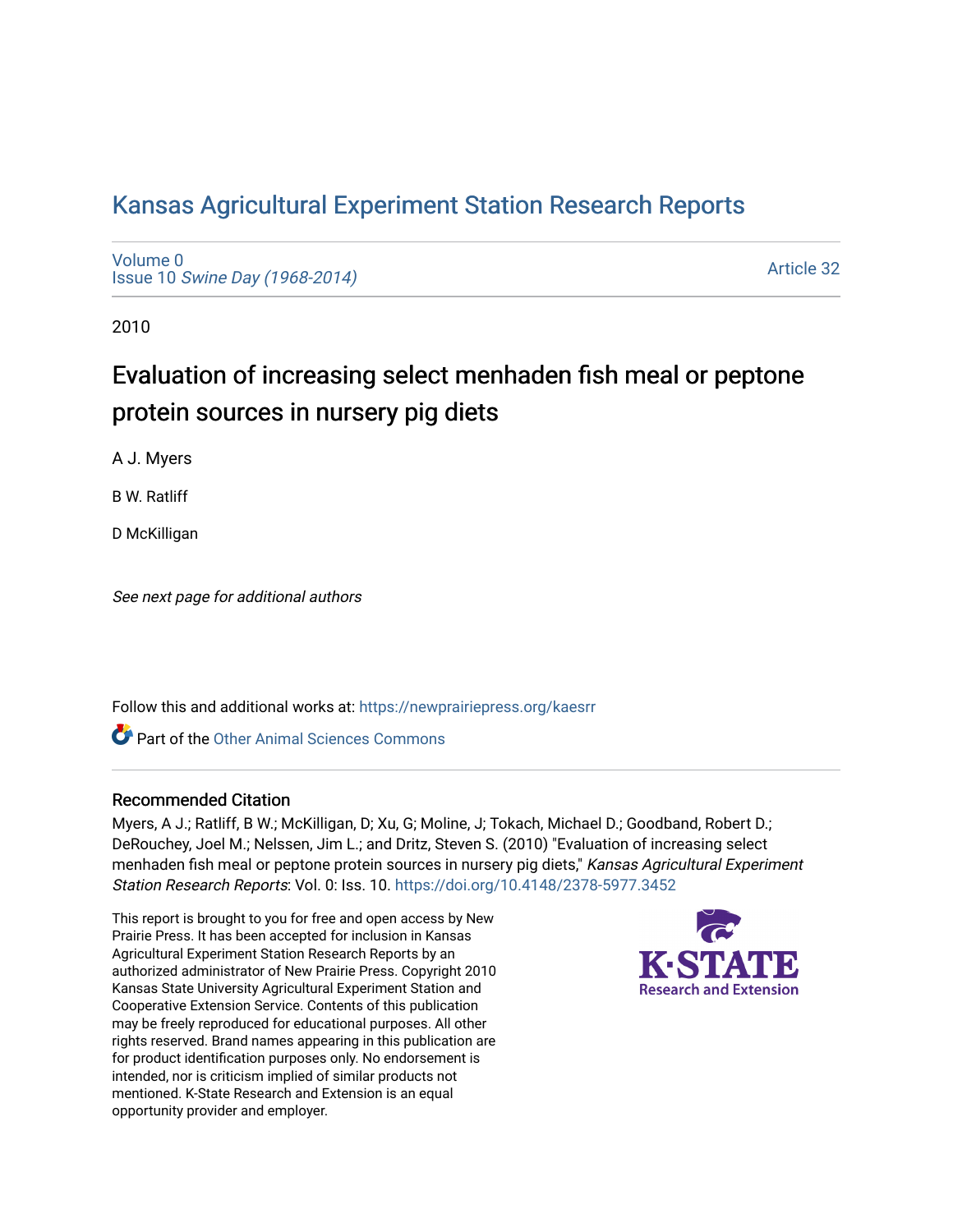## Evaluation of increasing select menhaden fish meal or peptone protein sources in nursery pig diets

### **Abstract**

A total of 350 nursery pigs (PIC 1050 x C327, initially 14.3 lb and 28 d of age) were used in a 24-d study to evaluate the effects of select menhaden fish meal (SMFM), PEP2 (also known as Ferm-O-Tide), and Peptone 50, on nursery pig performance. PEP2 and Peptone 50 are a combination of refined porcine intestinal mucosa that is co-dried with vegetable proteins. PEP2 contains an enzymatically processed vegetable protein, while Peptone 50 contains a complementary vegetable protein. There were 10 dietary treatments: a negative control containing no specialty protein, the negative control diet with 2, 4, or 6% SMFM, the negative control diet with 2, 4, or 6% PEP2, or the negative control diet with 2, 4, or 6% Peptone 50. A common pretest diet was fed in pellet form for the first 6 d postweaning. Experimental diets were fed in meal form from d 0 to 14 and a common diet was fed from d 14 to 24. From d 0 to 7, there were no differences among treatments for ADG. Pigs fed diets containing PEP2 had greater (P < 0.03) ADFI compared with pigs fed diets containing SMFM and Peptone 50. From d 7 to 14, increasing PEP2 or SMFM increased (quadratic; P < 0.04) ADG, but there were no differences between pigs fed the two protein sources. Also during this period, pigs fed increasing PEP2 had increased (P < 0.02) ADFI compared to pigs fed SMFM or Peptone 50. In addition, as PEP2 increased from 2 to 4% ADFI increased (quadratic; P < 0.01). In Phase 2, pigs previously fed Peptone 50 had decreased (P < 0.05) ADG compared to pigs previously fed diets containing SMFM. Overall, pigs fed PEP2 had greater (P < 0.02) ADFI compared to pigs fed Peptone 50. In addition, pigs fed PEP2 had improved (P < 0.03) F/G compared to pigs fed SMFM. Finally, increasing PEP2 improved (quadratic; P < 0.04) F/G, with the most improvement seen in pigs fed the 6% PEP2 diets. These results suggest that PEP2 or Peptone 50 are suitable replacements for SMFM.; Swine Day, Manhattan, KS, November 18, 2010

### Keywords

Swine Day, 2010; Kansas Agricultural Experiment Station contribution; no. 11-016-S; Report of progress (Kansas State University. Agricultural Experiment Station and Cooperative Extension Service); 1038; Swine; Fish meal; PEP2; PEP50

### Creative Commons License



This work is licensed under a [Creative Commons Attribution 4.0 License](https://creativecommons.org/licenses/by/4.0/).

### Authors

A J. Myers, B W. Ratliff, D McKilligan, G Xu, J Moline, Michael D. Tokach, Robert D. Goodband, Joel M. DeRouchey, Jim L. Nelssen, and Steven S. Dritz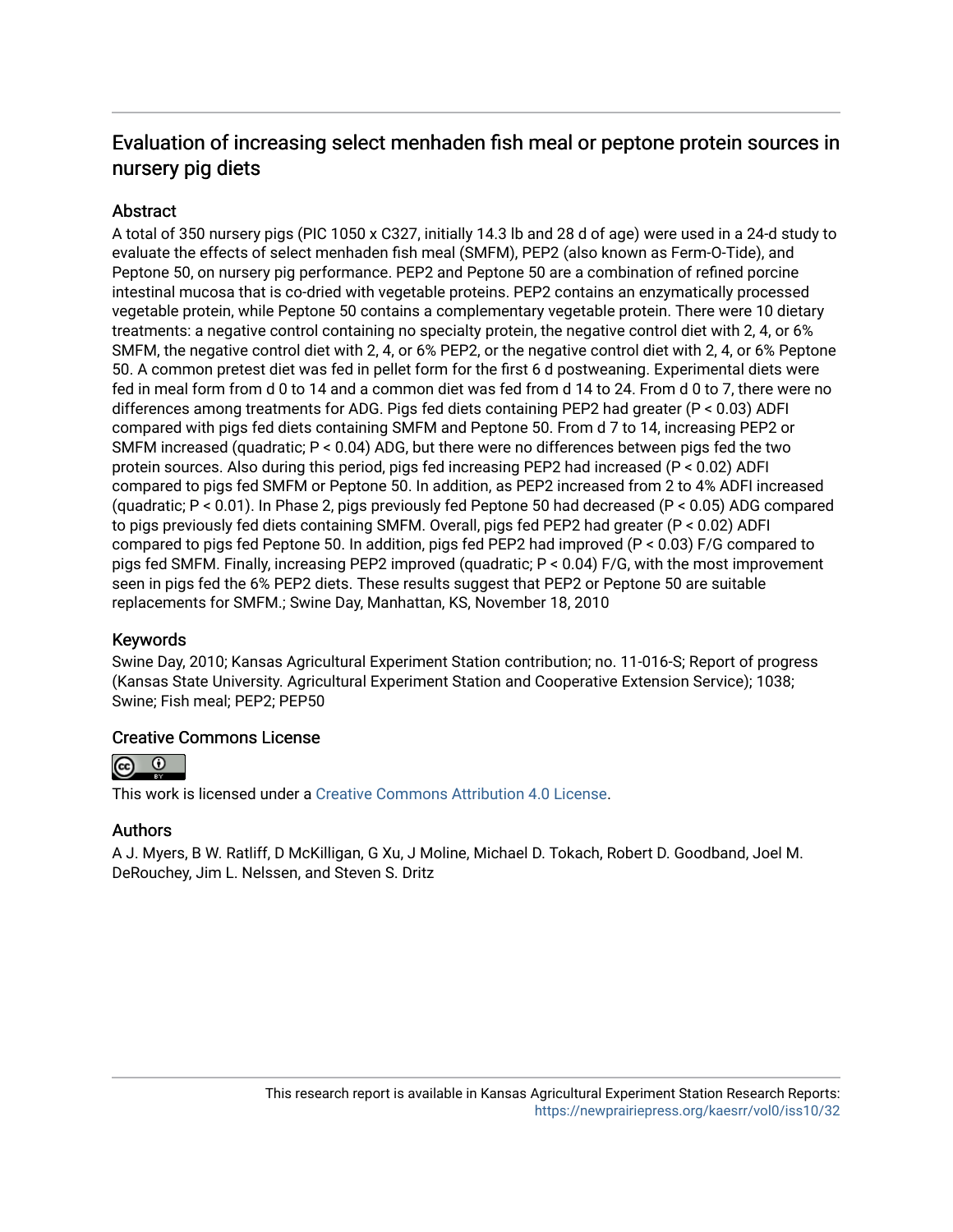# **Evaluation of Increasing Select Menhaden** Fish Meal or Peptone Protein Sources in Nursery Pig Diets<sup>1</sup>

*A. J. Myers, M. D. Tokach, R. D. Goodband, S. S. Dritz2 , J. M. DeRouchey, J. L. Nelssen, B. W. Ratliff3 , D. McKilligan3 , G. Xu4 , and J. Moline4*

### Summary

A total of 350 nursery pigs (PIC 1050 × C327, initially 14.3 lb and 28 d of age) were used in a 24-d study to evaluate the effects of select menhaden fish meal (SMFM), PEP2 (also known as Ferm-O-Tide), and Peptone 50, on nursery pig performance. PEP2 and Peptone 50 are a combination of refined porcine intestinal mucosa that is co-dried with vegetable proteins. PEP2 contains an enzymatically processed vegetable protein, while Peptone 50 contains a complementary vegetable protein. There were 10 dietary treatments: a negative control containing no specialty protein, the negative control diet with 2, 4, or 6% SMFM, the negative control diet with 2, 4, or 6% PEP2, or the negative control diet with 2, 4, or 6% Peptone 50. A common pretest diet was fed in pellet form for the first 6 d postweaning. Experimental diets were fed in meal form from d 0 to 14 and a common diet was fed from d 14 to 24. From d 0 to 7, there were no differences among treatments for ADG. Pigs fed diets containing PEP2 had greater (*P* < 0.03) ADFI compared with pigs fed diets containing SMFM and Peptone 50. From d 7 to 14, increasing PEP2 or SMFM increased (quadratic; *P* < 0.04) ADG, but there were no differences between pigs fed the two protein sources. Also during this period, pigs fed increasing PEP2 had increased (*P* < 0.02) ADFI compared to pigs fed SMFM or Peptone 50. In addition, as PEP2 increased from 2 to 4% ADFI increased (quadratic; *P* < 0.01). In Phase 2, pigs previously fed Peptone 50 had decreased (*P* < 0.05) ADG compared to pigs previously fed diets containing SMFM. Overall, pigs fed PEP2 had greater (*P* < 0.02) ADFI compared to pigs fed Peptone 50. In addition, pigs fed PEP2 had improved (*P* < 0.03) F/G compared to pigs fed SMFM. Finally, increasing PEP2 improved (quadratic; *P* < 0.04) F/G, with the most improvement seen in pigs fed the 6% PEP2 diets. These results suggest that PEP2 or Peptone 50 are suitable replacements for SMFM

Key words: fish meal, PEP2, PEP50

## Introduction

Previous research at Kansas State University (K-State; Myers et al., 2009<sup>5</sup>) found that diets containing at least 4% or greater PEP2 can replace fish meal in Phase 2 diets. PEP2

 $^{\rm 1}$  Appreciation is expressed to Tech Mix, Stewart, MN, and Midwest Ag Exports, Marshal, MN, for providing the PEP products and partial financial support.

 $^{\rm 2}$  Department of Diagnostic Medicine/Pathobiology, College of Veterinary Medicine, Kansas State University.

<sup>3</sup> Tech Mix Inc., Stewart, MN

<sup>4</sup> Midwest Ag Enterprises, Marshall, MN

<sup>5</sup> Myers et al., Swine Day 2009, Report of Progress 1020, pp. 90-95.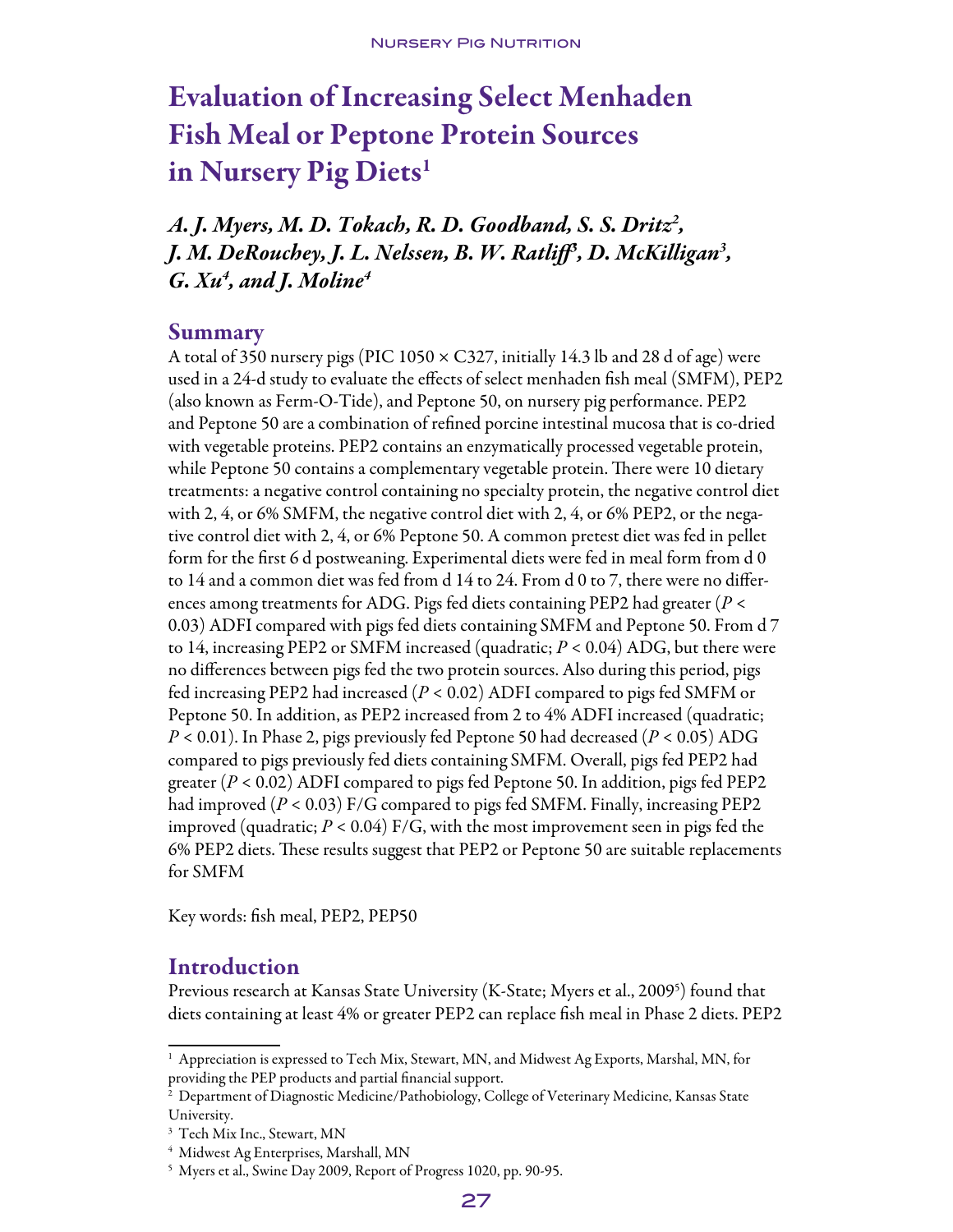#### **NURSERY PIG NUTRITION**

is a porcine intestinal mucosa derived from small intestines collected at pork packing plants and cleaned of any digestive contents. The mucosa linings from the intestines are removed and then hydrolyzed. Following hydrolysis, resin beads are used to extract heparin for use in the human health industry. The remaining material consists of small chain peptides and has an excellent amino acid profile. In addition to the mucosa, unique co-products are added and co-dried to create a final product. PEP2 (proteins enzymatically processed; Protein Resources, West Bend, IA) is a blend of porcine intestinal mucosa and enzymatically processed vegetable protein. In addition to PEP2, we tested a new intestinal protein source, Peptone 50. In Peptone 50, instead of being co-dried, the intestinal mucosa is spray dried onto a complementary vegetable protein. The objective of this study was to evaluate the influence of PEP2, Peptone 50, and select menhaden fish meal on nursery pig growth performance.

### Procedures

The Kansas State University International Animal Care and Use Committee approved the protocol used in this experiment. The study was conducted at the K-State Segregated Early Weaning Facility in Manhattan, KS.

Samples of fish meal, PEP2, and Peptone 50 were collected and analyzed for CP, crude fat, mineral, and amino acid content (Table 1). The nutrient profiles for PEP2 and Peptone 50, along with their digestible amino acid values, were provided by the manufacturer and used in diet formulation.

A total of 350 nursery pigs (PIC  $1050 \times C327$ , initially 14.3 lb and 28 d of age) were used in a 24-d study to evaluate the effects on nursery pig performance of select menhaden fish meal (SMFM), PEP2, and Peptone 50. At the nursery facility, pigs were fed a common pretest diet (Table 2) for the first 6 days after weaning. Pigs were then allotted to 1 of 10 dietary treatments. There were 5 pigs per pen and 7 pens per treatment. Pigs were provided unlimited access to feed and water via a 4-hole dry self feeder and a cup waterer in each pen  $(4 \times 4 \text{ ft})$ .

The 10 dietary treatments included: negative control containing no specialty protein products, the negative control diet with 2, 4, or 6% SMFM; the negative control with 2, 4, or 6% PEP2; or the negative control with 2, 4, or 6% Peptone 50 (Table 2). A common pretest SEW diet was fed in pellet form for the first 6 d postweaning. Treatment diets were fed in meal form from d 0 to 14. From d 14 to 24, all pigs were fed a common diet. Average daily gain, ADFI, and F/G were determined by weighing pigs and measuring feed disappearance on d 0, 7, 14, and 24.

Data were analyzed as a completely randomized design with pen as the experimental unit. Analysis of variance was performed using the MIXED procedure in SAS (SAS Institute, Inc., Cary, NC). Contrast statements used were: (1) linear and quadratic effects of increasing fish meal, PEP2, and Peptone 50; (2) fish meal vs PEP2; (3) fish meal vs Peptone 50; and (4) PEP2 vs Peptone 50.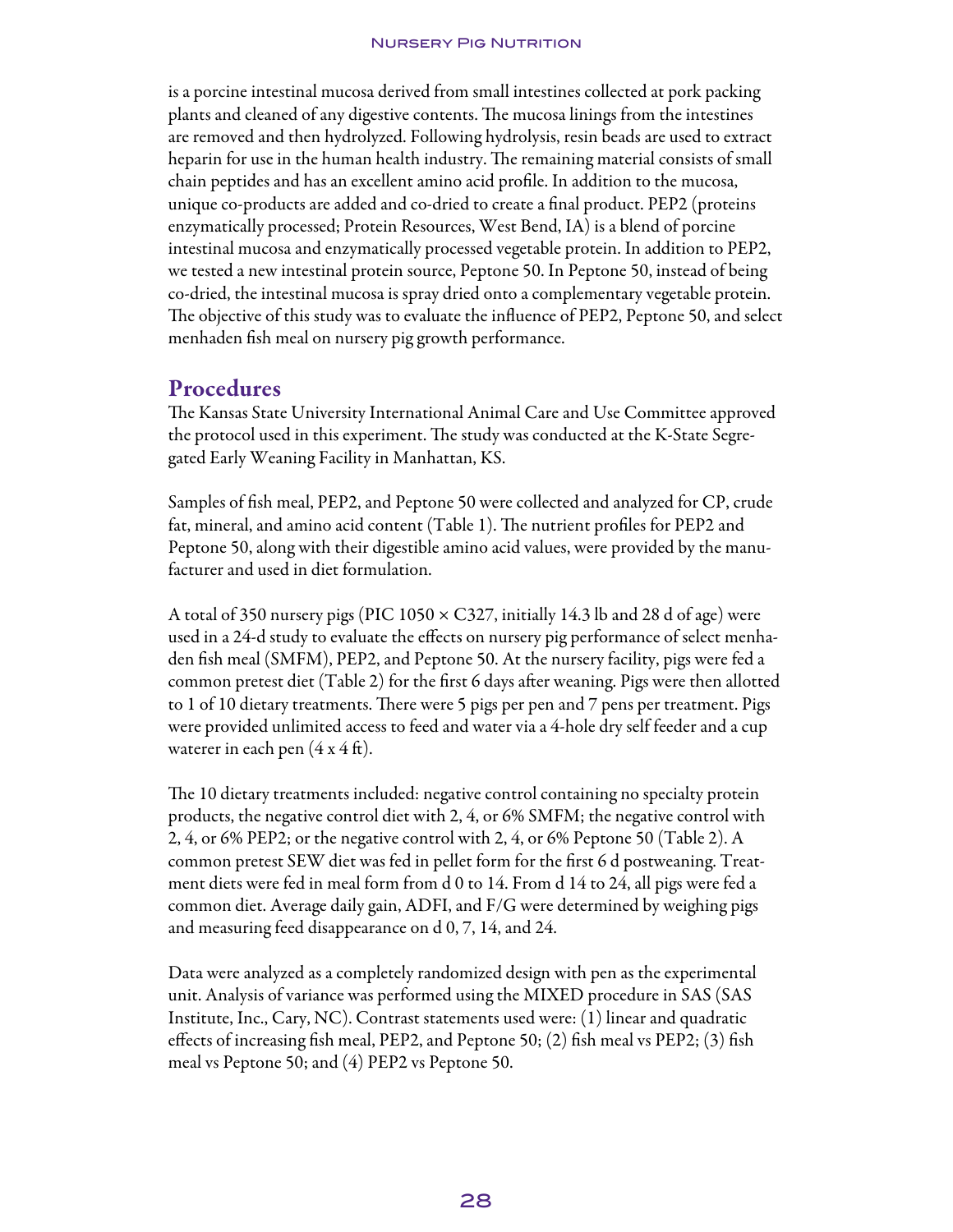## Results and Discussion

From d 0 to 7 there were no differences among treatments for ADG or F/G. However, pigs fed diets containing PEP2 had greater (*P* < 0.01) ADFI compared to pigs fed diets containing SMFM and Peptone 50 (Tables 3 and 4).

From d 7 to 14, pigs fed increasing PEP2 or SMFM had increased (quadratic; *P* < 0.04) ADG, while pigs fed diets containing PEP2 had improved (*P* < 0.02) ADFI compared with pigs fed SMFM or Peptone 50. Pigs fed increasing PEP2 had improved (quadratic; *P* < 0.01) ADFI, with the greatest increase observed when PEP2 increased from 2 to 4%. Pigs fed increasing SMFM had improved (*P* < 0.01) F/G, with the greatest improvement seen as fish meal increased from 2 to 4% of the diet.

From d 0 to 14, pigs fed PEP2 tended to have improved (*P* < 0.08) ADG compared to those fed Peptone 50. Pigs fed PEP2 had increased (*P* < 0.01) ADFI compared to those fed SMFM and Peptone 50. As PEP2 increased from 2 to 4%, ADFI improved (quadratic; *P* < 0.01).

From d 14 to 24, pigs previously fed SMFM had improved (*P* < 0.05) ADG compared to pigs previously fed Peptone 50. In addition, pigs previously fed SMFM had a tendency for increased (*P* < 0.06) ADFI compared to those previously fed Peptone 50.

Overall, there were no differences among treatments for ADG. However, pigs fed PEP2 had greater (*P* < 0.02) ADFI compared to those fed diets containing Peptone 50. Pigs fed PEP2 had poorer (*P <*0.03) F/G compared to those fed SMFM. Feed efficiency became slightly poorer (quadratic; *P* < 0.04) as PEP2 level increased in the diet.

In conclusion, PEP2 increased ADFI from d 0 to 14 when compared to SMFM and Peptone 50. The greatest improvement in d 0 to14 feed intake was seen as PEP2 increased from 2 to 4%. Additionally, pigs fed PEP2 had overall increased ADFI when compared to those fed diets containing Peptone 50. Taking into consideration improvements in ADG and feed intake in pigs fed PEP2 compared to those fed Peptone 50, enzymatically processed vegetable protein maybe a more desirable carrier. These results suggest that 4% PEP2 can be a suitable replacement for SMFM in Phase 2 nursery diets.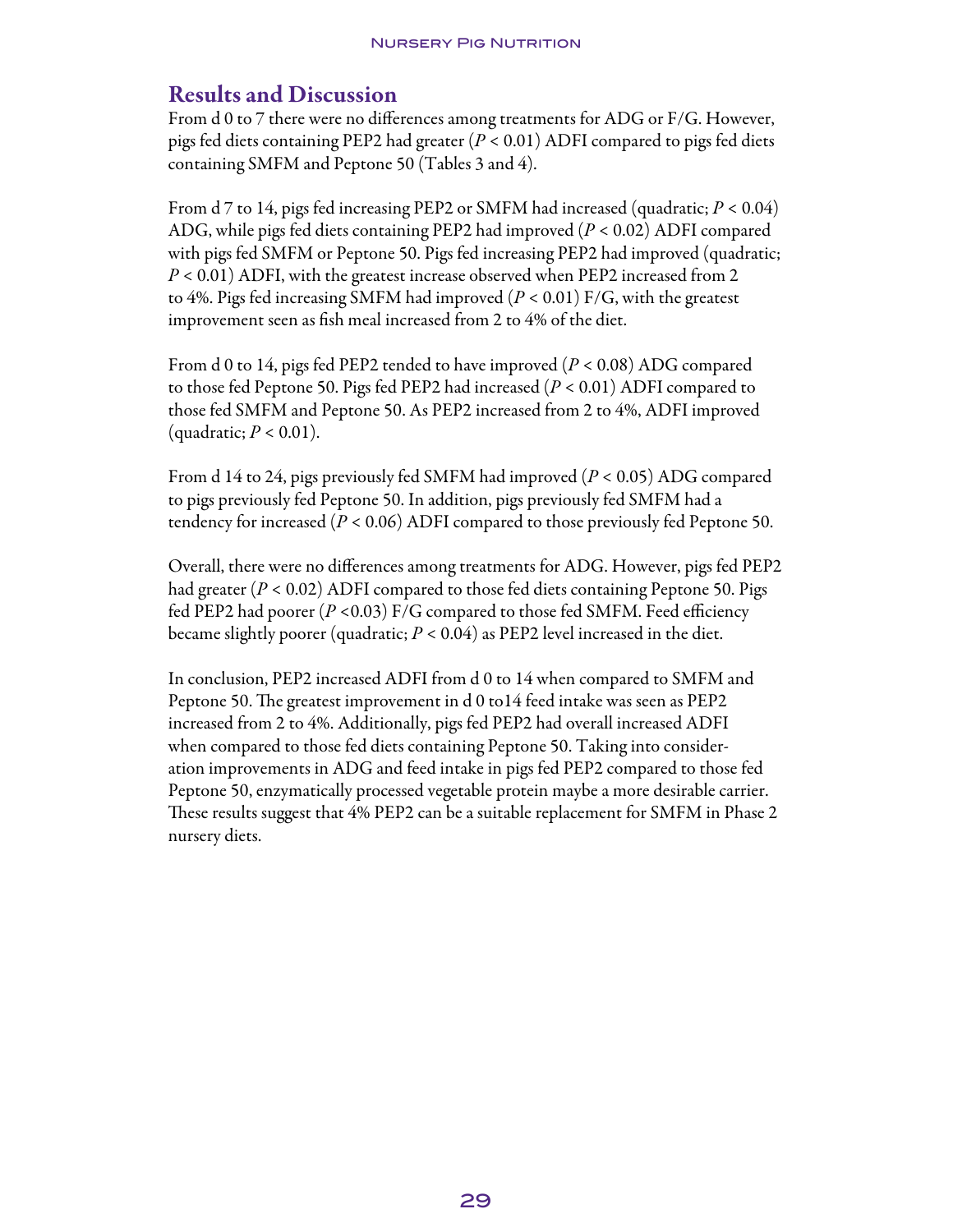### Nursery Pig Nutrition

|                | Table 1. Amaryled composition of specially protein sources |                              |                  |            |
|----------------|------------------------------------------------------------|------------------------------|------------------|------------|
| Nutrient,%     | Select menhaden<br>fish meal                               | Spray-dried<br>animal plasma | PEP <sub>2</sub> | Peptone 50 |
|                |                                                            |                              |                  |            |
| Dry matter     | 91.48                                                      | 91.52                        | 93.97            | 95.95      |
| CP             | 62.60                                                      | 75.9                         | 52.80            | 52.5       |
| Crude fat      | 8.80                                                       | 0.10                         | 12.10            | 7.0        |
| Crude fiber    | 0.50                                                       | 0.10                         | 3.70             | 2.8        |
| Ash            | 19.44                                                      | 9.01                         | 8.76             | 10.43      |
| Ca             | 5.20                                                       | 0.15                         | 0.31             | 0.32       |
| ${\bf p}$      | 2.97                                                       | 1.94                         | 0.76             | 0.72       |
| S              | 0.89                                                       | 0.89                         | 1.05             | 1.43       |
| Amino acids, % |                                                            |                              |                  |            |
| Arginine       | 3.53                                                       | 4.57                         | 3.28             | 4.42       |
| Histidine      | 1.46                                                       | 2.47                         | 1.29             | 1.29       |
| Isoleucine     | 2.54                                                       | 2.99                         | 2.36             | 2.27       |
| Leucine        | 4.25                                                       | 7.68                         | 4.01             | 4.04       |
| Lysine         | 4.68                                                       | 6.54                         | 3.42             | 3.43       |
| Methionine     | 1.62                                                       | 0.67                         | 0.81             | 0.76       |
| Phenylalnine   | 2.33                                                       | 4.39                         | 2.40             | 2.27       |
| Theronine      | 2.31                                                       | 4.28                         | 1.98             | 2.25       |
| Tryptophan     | 0.70                                                       | 1.39                         | 0.65             | 0.50       |
| Valine         | 2.95                                                       | 5.19                         | 2.69             | 2.87       |

|  |  | Table 1. Analyzed composition of specialty protein sources <sup>1</sup> |  |
|--|--|-------------------------------------------------------------------------|--|

<sup>1</sup> Values represent the mean of two samples.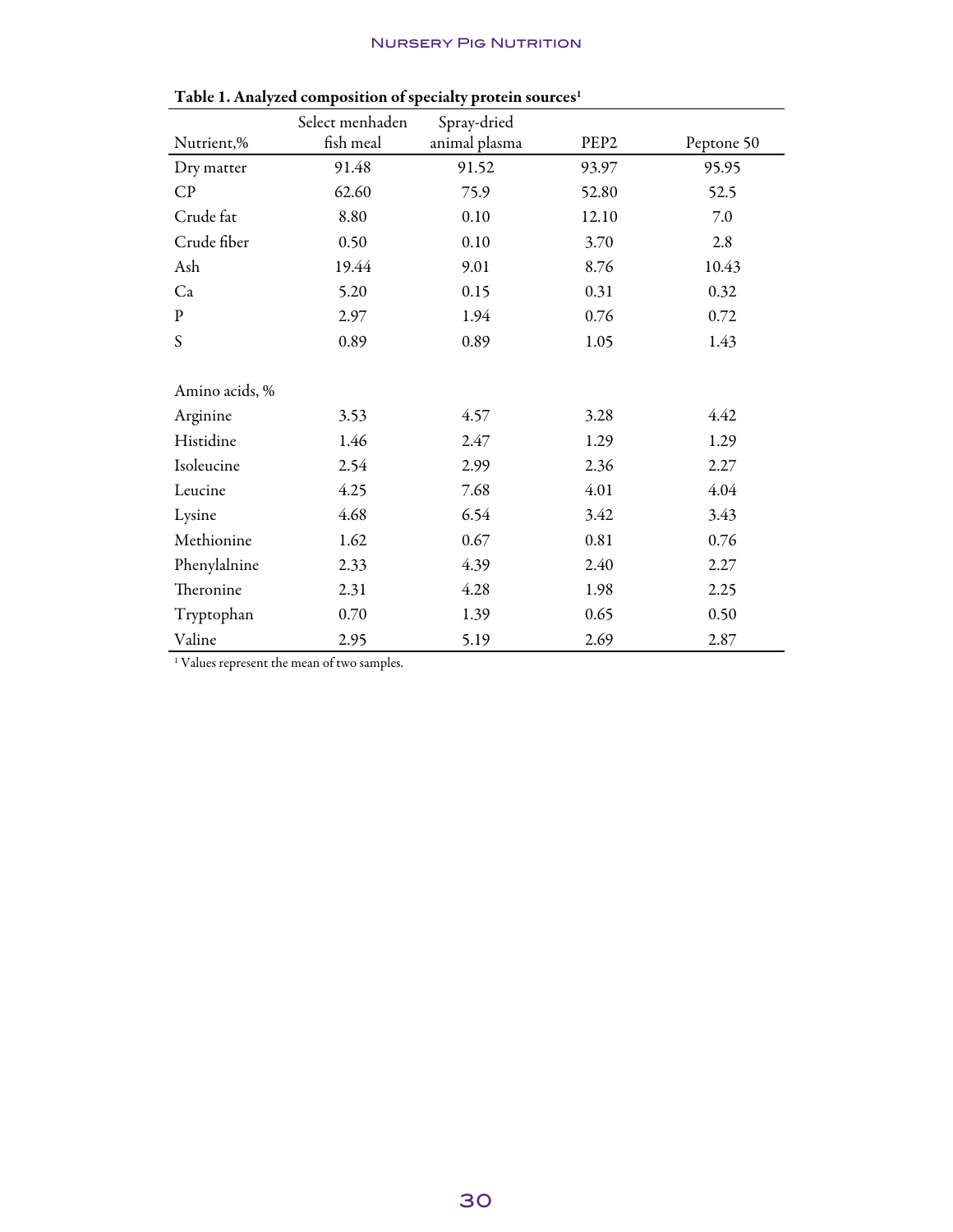|                           | Pretest | <b>SBM</b> |         | PEP <sub>23</sub>                      |       | Fish meal |                          | Peptone 50 <sup>3</sup> | Common   |          |       |       |
|---------------------------|---------|------------|---------|----------------------------------------|-------|-----------|--------------------------|-------------------------|----------|----------|-------|-------|
| Item                      | diet    | control    | 2%      | 4%                                     | 6%    | 2%        | 4%                       | 6%                      | 2%       | 4%       | 6%    | diet  |
| Corn                      | 39.70   | 55.10      | 61.50   | 62.10                                  | 62.70 | 61.90     | 62.95                    | 63.95                   | 61.50    | 62.10    | 62.65 | 62.79 |
| Soybean meal, (46.5% CP)  | 22.90   | 40.10      | 31.30   | 28.70                                  | 26.10 | 31.30     | 28.7                     | 26.10                   | 31.30    | 28.70    | 26.10 | 32.27 |
| Spray dried animal plasma | 6.00    | ---        | ---     | $\scriptstyle\cdots\scriptstyle\cdots$ | ---   | ---       | ---                      | ---                     | ---      | $\cdots$ | ---   | ---   |
| PEP <sub>2</sub>          | ---     | ---        | 2.00    | 4.00                                   | 6.00  | ---       | $\overline{\phantom{m}}$ | ---                     | $\cdots$ | ---      | ---   | ---   |
| Select menhaden fish meal | ---     | ---        | $- - -$ | $\frac{1}{2}$                          | ---   | 2.00      | 4.00                     | 6.00                    | $---$    | ---      | ---   | ---   |
| Peptone 50                | ---     | ---        | ---     | ---                                    | ---   | ---       | ---                      | ---                     | 2.00     | 4.00     | 6.00  | ---   |
| Spray-dried whey          | 25.00   | ---        | ---     | ---                                    | ---   | ---       | ---                      | ---                     | $\cdots$ | $\cdots$ | ---   | ---   |
| Soybean oil               | 3.00    | 1.00       | 1.00    | 1.00                                   | 1.00  | 1.00      | 1.00                     | 1.00                    | 1.00     | 1.00     | 1.00  | 1.00  |
| Monocalcium P, (21% P)    | 0.90    | 1.60       | 1.60    | 1.55                                   | 1.55  | 1.38      | 1.10                     | 0.85                    | 1.60     | 1.55     | 1.55  | 1.25  |
| Limestone                 | 0.93    | 0.93       | 0.98    | 1.03                                   | 1.03  | 0.83      | 0.72                     | 0.60                    | 0.98     | 1.03     | 1.03  | 1.05  |
| Salt                      | 0.30    | 0.35       | 0.35    | 0.35                                   | 0.35  | 0.35      | 0.35                     | 0.35                    | 0.35     | 0.35     | 0.35  | 0.35  |
| Zinc oxide                | 0.38    | 0.25       | 0.25    | 0.25                                   | 0.25  | 0.25      | 0.25                     | 0.25                    | 0.25     | 0.25     | 0.25  | 0.25  |
| Vitamin premix            | 0.25    | 0.25       | 0.25    | 0.25                                   | 0.25  | 0.25      | 0.25                     | 0.25                    | 0.25     | 0.25     | 0.25  | 0.25  |
| Trace mineral premix      | 0.15    | 0.15       | 0.15    | 0.15                                   | 0.15  | 0.15      | 0.15                     | 0.15                    | 0.15     | 0.15     | 0.15  | 0.15  |
| Lysine HCl                | 0.28    | 0.15       | 0.35    | 0.35                                   | 0.35  | 0.32      | 0.30                     | 0.28                    | 0.36     | 0.36     | 0.37  | 0.33  |
| DL-Methionine             | 0.19    | 0.09       | 0.15    | 0.15                                   | 0.15  | 0.14      | 0.12                     | 0.12                    | 0.15     | 0.16     | 0.16  | 0.14  |
| L-Threonine               | 0.08    | 0.04       | 0.13    | 0.13                                   | 0.13  | 0.12      | 0.11                     | 0.11                    | 0.13     | 0.13     | 0.14  | 0.13  |
| Total                     | 100     | 100        | 100     | 100                                    | 100   | 100       | 100                      | 100                     | 100      | 100      | 100   | 100   |

Table 2. Composition of diets, (as-fed basis) $^{\rm 1,2}$ 

 $\overline{\omega}$ 

*continued*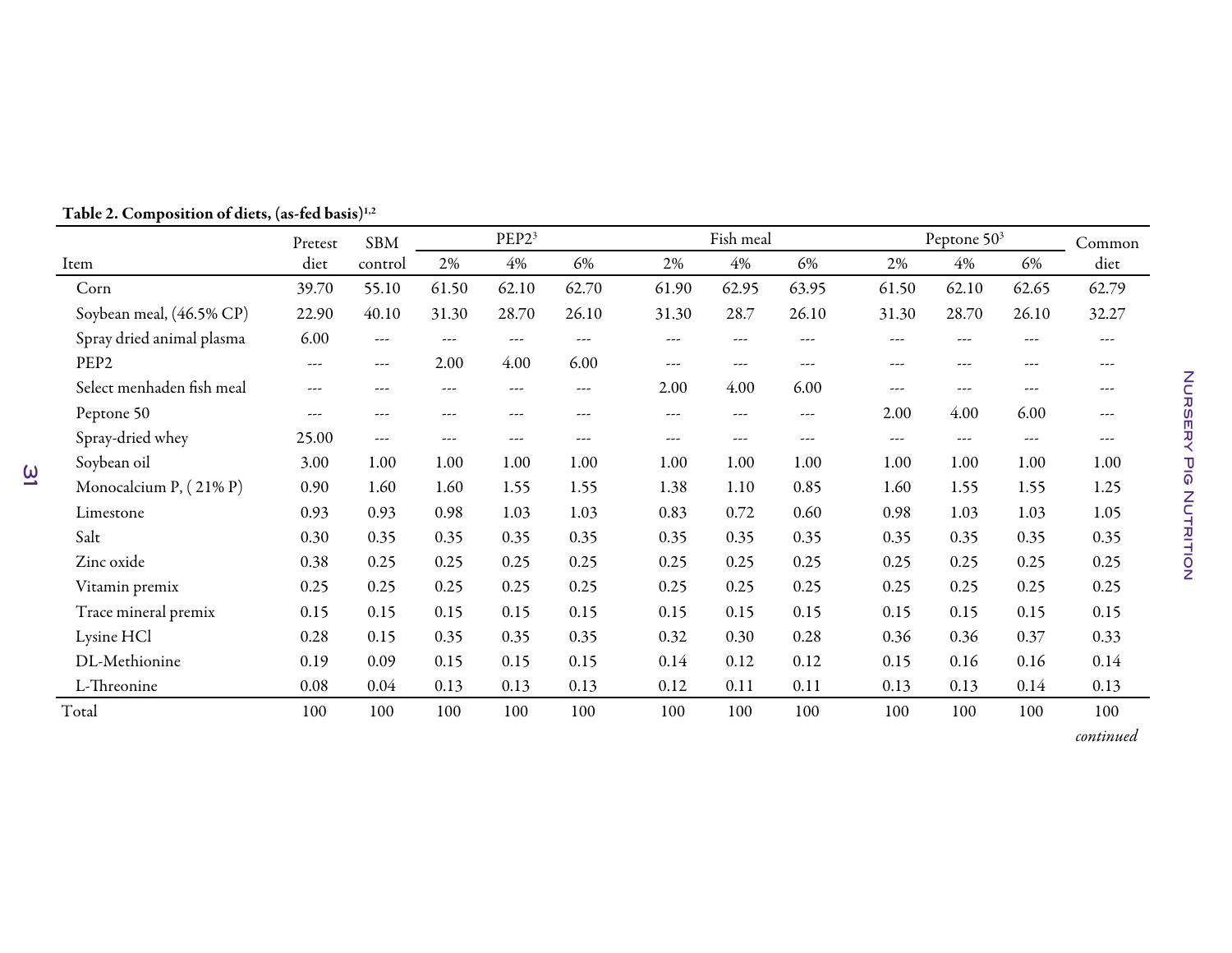|                                                                 | Pretest | <b>SBM</b> |       | PEP <sub>23</sub> |       |       | Fish meal |       |       | Peptone 50 <sup>3</sup> |       | Common |
|-----------------------------------------------------------------|---------|------------|-------|-------------------|-------|-------|-----------|-------|-------|-------------------------|-------|--------|
| Item                                                            | diet    | control    | 2%    | 4%                | 6%    | 2%    | 4%        | 6%    | 2%    | 4%                      | 6%    | diet   |
| Calculated analysis                                             |         |            |       |                   |       |       |           |       |       |                         |       |        |
| Standardized ileal digestible (SID) amino acids, % <sup>4</sup> |         |            |       |                   |       |       |           |       |       |                         |       |        |
| Lysine                                                          | 1.50    | 1.32       | 1.32  | 1.32              | 1.32  | 1.32  | 1.32      | 1.32  | 1.32  | 1.32                    | 1.32  | 1.26   |
| Isoleucine:lysine                                               | 54      | 69         | 60    | 60                | 59    | 61    | 61        | 61    | 60    | 60                      | 59    | 61     |
| Methionine:lysine                                               | 31      | 32         | 34    | 34                | 34    | 34    | 35        | 36    | 34    | 34                      | 34    | 34     |
| Met & Cys:lysine                                                | 58      | 58         | 58    | 58                | 58    | 58    | 58        | 59    | 58    | 58                      | 57    | 59     |
| Threonine: lysine                                               | 63      | 62         | 62    | 62                | 62    | 62    | 62        | 62    | 62    | 62                      | 62    | 63     |
| Tryptophan:lysine                                               | 17.7    | 19.9       | 17.1  | 16.9              | 16.7  | 17.1  | 16.9      | 16.7  | 16.9  | 16.7                    | 16.7  | 17.5   |
| Valine:lysine                                                   | 65      | 75         | 67    | 67                | 67    | 68    | 68        | 69    | 67    | 67                      | 68    | 68     |
| Total lysine, %                                                 | 1.65    | 1.47       | 1.45  | 1.45              | 1.45  | 1.45  | 1.45      | 1.45  | 1.45  | 1.45                    | 1.44  | 1.39   |
| CP, %                                                           | 22.1    | 23.6       | 21.4  | 21.3              | 21.3  | 21.5  | 21.6      | 21.8  | 21.4  | 21.4                    | 21.3  | 20.8   |
| ME kcal/lb                                                      | 1,560   | 1,513      | 1,513 | 1,511             | 1,509 | 1,521 | 1,526     | 1,532 | 1,513 | 1,511                   | 1,509 | 1,519  |
| Ca, %                                                           | 0.80    | 0.80       | 0.80  | 0.80              | 0.80  | 0.80  | 0.80      | 0.80  | 0.80  | 0.80                    | 0.80  | 0.76   |
| $P, \%$                                                         | 0.74    | 0.77       | 0.74  | 0.73              | 0.73  | 0.74  | 0.73      | 0.72  | 0.74  | 0.73                    | 0.73  | 0.66   |
| Available P, %                                                  | 0.51    | 0.42       | 0.42  | 0.42              | 0.42  | 0.42  | 0.42      | 0.42  | 0.42  | 0.42                    | 0.42  | 0.42   |

#### Table 2. Composition of diets, (as-fed basis) $^{\scriptscriptstyle 1,2}$

**32** 

 $^1$ A total of 350 nursery pigs (initial BW 12.0) were used in a 24-d trial to determine the effects of protein sources on nursery pig growth performance.

 $^{\rm 2}$ The pretest diet was a common diet fed the first 6 days postweaning.

 $^3$ Tech Mix Inc., Stewart, MN, and Midwest Ag Enterprises, Marshall, MN.

4Amino acid digestibility values for spray-dried <sup>p</sup>lasma were used as the estimate of standardized amino acid digestibility of amino acids in PEP2.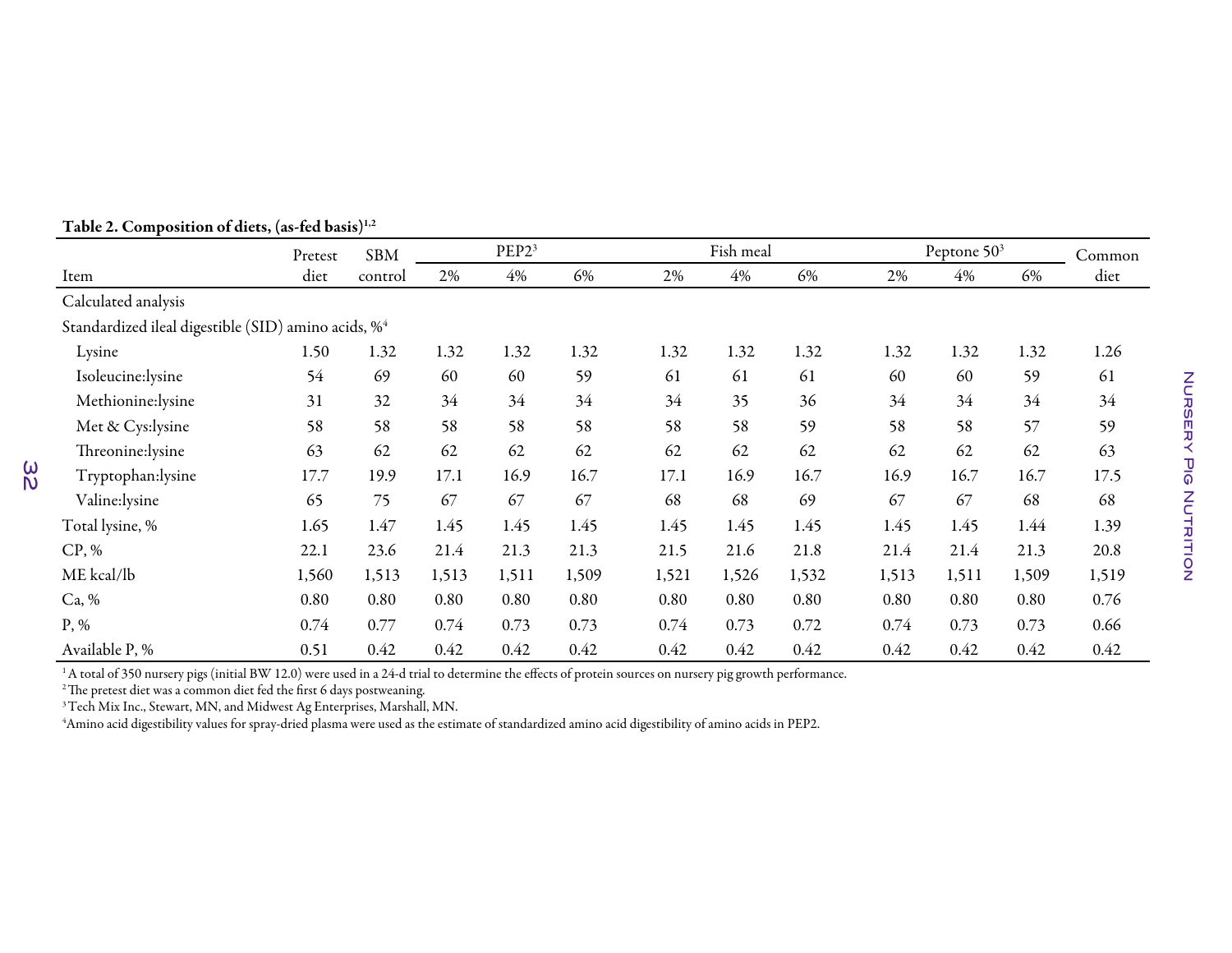|              | Negative |      | PEP <sub>2</sub> |          |      | Fish meal |      | Peptone 50 |      |      |            |
|--------------|----------|------|------------------|----------|------|-----------|------|------------|------|------|------------|
| Item         | Control  | 2%   | $4\%$            | 6%       | 2%   | 4%        | 6%   | 2%         | 4%   | 6%   | <b>SEM</b> |
| $d0$ to $7$  |          |      |                  |          |      |           |      |            |      |      |            |
| ADG, lb      | 0.64     | 0.61 | 0.70             | 0.67     | 0.56 | 0.62      | 0.65 | 0.62       | 0.57 | 0.68 | 0.04       |
| ADFI, lb     | 0.77     | 0.81 | 0.89             | 0.83     | 0.74 | 0.74      | 0.81 | 0.79       | 0.72 | 0.83 | 0.05       |
| $\rm F/G$    | 1.22     | 1.33 | 1.28             | 1.24     | 1.39 | 1.19      | 1.27 | 1.28       | 1.31 | 1.25 | 0.09       |
| d 7 to 14    |          |      |                  |          |      |           |      |            |      |      |            |
| ADG, lb      | 0.81     | 0.93 | 0.92             | $0.87\,$ | 0.87 | 0.94      | 0.83 | 0.84       | 0.83 | 0.88 | 0.04       |
| ADFI, lb     | 1.17     | 1.30 | 1.34             | 1.20     | 1.17 | 1.23      | 1.17 | 1.19       | 1.12 | 1.23 | 0.05       |
| F/G          | 1.45     | 1.39 | 1.46             | 1.39     | 1.35 | 1.32      | 1.41 | 1.41       | 1.37 | 1.41 | 0.05       |
| $d0$ to $14$ |          |      |                  |          |      |           |      |            |      |      |            |
| ADG, lb      | 0.72     | 0.77 | 0.80             | 0.77     | 0.72 | 0.78      | 0.74 | 0.73       | 0.70 | 0.78 | 0.03       |
| ADFI, lb     | 0.97     | 1.05 | 1.12             | 1.02     | 0.96 | 0.98      | 0.99 | 0.99       | 0.92 | 1.03 | 0.05       |
| F/G          | 1.34     | 1.36 | 1.38             | 1.32     | 1.35 | 1.27      | 1.35 | 1.35       | 1.34 | 1.33 | 0.05       |
| d 14 to 24   |          |      |                  |          |      |           |      |            |      |      |            |
| ADG, lb      | 1.22     | 1.17 | 1.17             | 1.18     | 1.21 | 1.19      | 1.25 | 1.10       | 1.20 | 1.16 | 0.05       |
| ADFI, lb     | 1.81     | 1.77 | 1.84             | 1.78     | 1.79 | 1.82      | 1.83 | 1.69       | 1.74 | 1.78 | 0.05       |
| $\rm F/G$    | 1.48     | 1.53 | 1.57             | 1.51     | 1.48 | 1.53      | 1.47 | 1.54       | 1.45 | 1.54 | 0.03       |
| d 0 to 24    |          |      |                  |          |      |           |      |            |      |      |            |
| ADG, lb      | 0.93     | 0.94 | 0.96             | 0.94     | 0.92 | 0.95      | 0.95 | $0.88\,$   | 0.91 | 0.94 | 0.03       |
| ADFI, lb     | 1.32     | 1.35 | 1.42             | 1.33     | 1.31 | 1.33      | 1.34 | 1.27       | 1.26 | 1.34 | 0.05       |
| F/G          | 1.42     | 1.45 | 1.48             | 1.42     | 1.42 | 1.40      | 1.41 | 1.45       | 1.40 | 1.44 | 0.03       |

Table 3. Effects of protein source on nursery pig performance $^{\scriptscriptstyle 1}$ 

33

 $^1$ A total of 350 nursery pigs (initial BW 14.3) were used in a 24-d to determine the effects of protein sources on nursery pig growth performance. There were 5 pigs per pen with 6 pens per treatment.